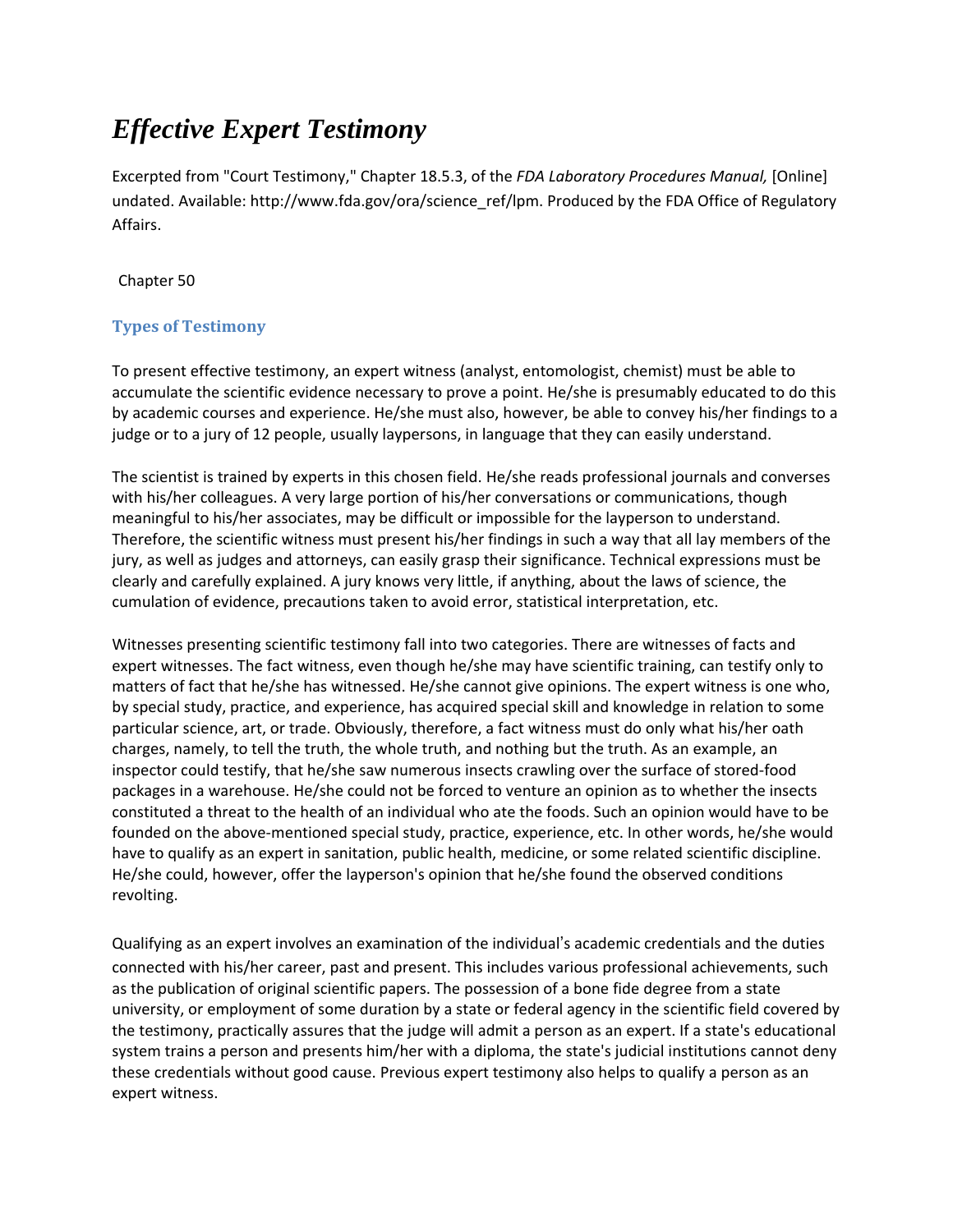The main reason for expert testimony is to interpret difficult to comprehend facts to the jury. The judge will usually explain this fact to the jury and say that the court will permit the expert to evaluate the evidence and explain its significance to the case under examination. Even though an expert witness is entitled to give opinions, usually more than a mere statement of opinion is required to achieve maximum impact. Expert witnesses should know or conclude that certain conditions or findings prove the statements they make.

In most instances, witnesses are excluded from the courtroom during trial. If this is the case, then the witness will be required to give opinions regarding hypothetical questions.

Procedure in the courtroom is very formalized, and is probably quite unfamiliar to the average scientist. There are rigid rules of evidence designed to protect the rights of the accused. Also, all evidence must be presented in the form of answers to questions asked by the attorneys. A trial is an adversary proceeding in which the two sides have separate witnesses, each of whom will be questioned first by his/her attorney (direct examination) and then by the opposing attorney (cross examination). The attorneys screen the evidence carefully, eliminating all that is irrelevant; they take extreme care not to omit any item pertinent to the case. Each tries to find inconsistencies in the testimony by the opposition or discredit the witness, and bring this to the attention of the court and jury.

The presiding judge is the ultimate authority in any given trial. His/her requests must be obeyed. In general, when it comes to evaluating evidence, the judge makes decisions on points of law, and the jury decides on matters of fact.

The jury is composed of 12 people of varied backgrounds. The conclusion of each one is of equal importance, and their verdict must be unanimous. The witness must speak loudly enough so that each juror can hear, and slowly and carefully enough so that each can remember as much as possible (jurors are forbidden to take notes). It is advisable to always address one's answer to the jury, or to the judge if no jury is present, rather than to the lawyer who asked the questions. Careful attention to the facial expressions of the jurors will make the witness aware of any lack of comprehension in time to simplify an explanation or expand upon it.

# Effective Testimony

With this brief orientation to the courtroom scene, these suggestions about how to sharpen abilities as a witness should be read:

- 1. Think before speaking. A deliberate short pause before each answer, especially on cross examination, will prevent the expert from being stampeded into a poor answer.
- 2. Be frank. If a mistake or contradiction is made, admit it; don't try to cover it up.
- 3. Remain calm. Be polite to the interrogator even if he/she is insulting.
- 4. If a categorical answer can't be given, do not give such an answer; remember you swore to tell the whole truth. If forced to do so by the judge (only he can force you), say yes or no "with reservations." Similarly, do not answer any question that is not specifically asked.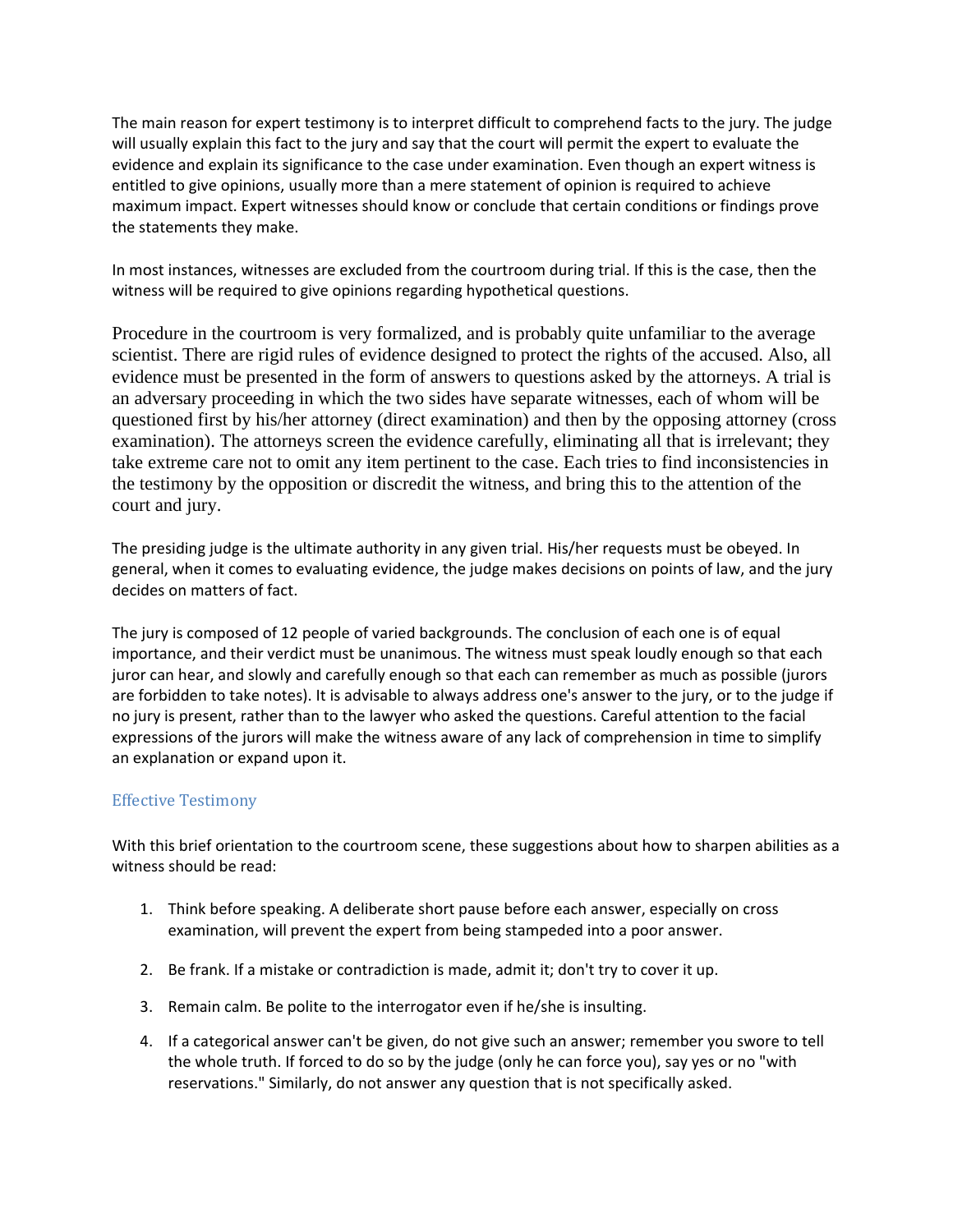- 5. If an answer is not known, admit it.
- 6. Avoid wisecracks. If you are given a "golden opportunity," remember that the attorney may be playing you for a fool. Injection of humor into a dry proceeding may be tempting, but should be done only if you are absolutely sure of the entire situation.
- 7. If not qualified as an expert witness, remember that the analyst can testify only to facts. Confine replies to matters of personal knowledge.
- 8. It is not enough only to tell the truth; appear to be telling the truth. The credibility of a witness often is judged very subjectively by the jury. These judgments often have their origin in the appearance and general demeanor of the witness, including clothes, posture, inflections of voice, and attitude towards the attorneys.
- 9. Be inconspicuous when not on the stand. You may prejudice yourself or the Government if you focus attention upon yourself.
- 10. Avoid conversations with principals or witnesses for the opposition. If conversations cannot be avoided, confine remarks to the weather, etc. If the defense attorney approaches you before trial, do not give him/her any information regarding what you know about the case. He/she has all of the information about you and your testimony before the trial.
- 11. Be sure the entire question is understood; do not hesitate to ask for it to be repeated if you cannot follow it completely. The attorney may try to make fun of your slowness and thereby try to discredit you. But this is much less damaging than having him/her get you thoroughly confused, and then proceed to show that you did not understand his/her question. Similarly, a multiple question should be broken down into its components, and each one answered completely.
- 12. Try to speak with the same speed and inflections when being questioned by either the Government's or the defendant's attorneys. A witness, especially an expert witness, is not supposed to be partial. The witness should maintain the poise and dignity of a professional person. Calmness or dignified reserve will inspire confidence in the speaker's integrity.
- 13. Don't answer any question objected to by either side until the court has ruled on the objection. If the witness has started his answer, he should stop if any objection is raised, and should not continue until either the judge or one of the counsels so indicates.
- 14. A lawyer is not sworn in, so he/she is capable of deception in an effort to fish for perjury or equivocation. Be careful if the lawyer asks for a comment on a book or document. Before answering, request to see the documents he/she read from. He/ she may be reading out of context or misquoting. Similarly, opposing counsel may ask if you regard certain persons in your field as recognized authorities. This is preparatory to asking you whether you agree with certain statements made by them. If you answer no (that is, you do not recognize them as authorities), then that line of cross examination cannot be pursued. Unless you definitely do consider a person a recognized authority, and are personally familiar with his/her publications, do not expose yourself by saying that you so recognize that person.
- 15. Avoid entrapment into detailed explanations of methods, equipment, etc. State that the method or equipment is widely accepted for use by federal and state laboratories. If directed by the judge or counsel to explain, then do so to the jury in the simplest, clearest way possible, stating that AOAC methods are recognized as the official methods of analysis.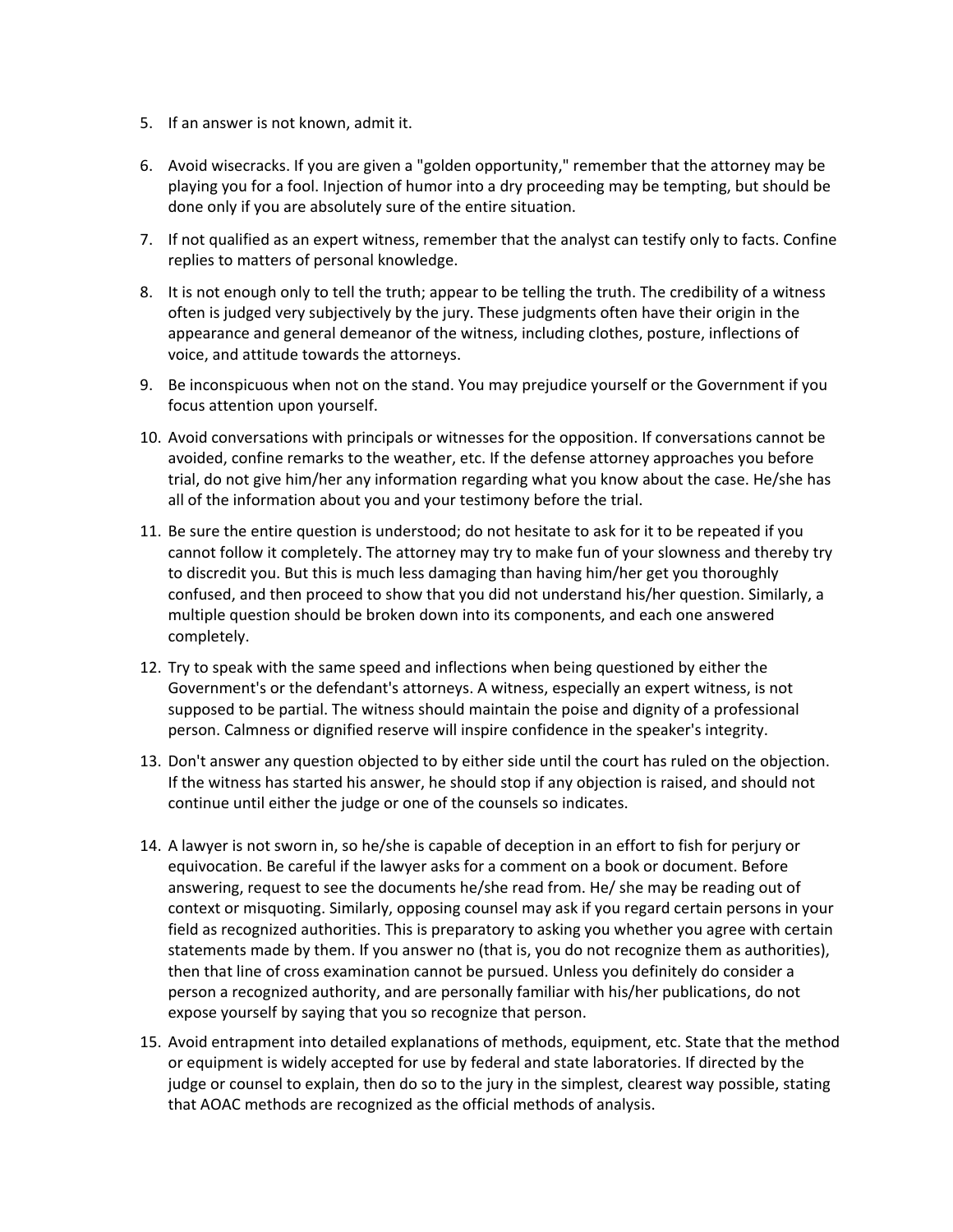- 16. Do not be afraid. "Stage fright" of a mild sort is natural. Remember that when you testify to facts, you "saw it happen." When you have qualified as an expert in your field, you will know more about the subject than any attorney, and as much as any other similarly educated expert. Therefore, you will understand what the attorneys are asking, unless they try to confuse you with trick questions or double-talk. You should recognize such maneuvers in time to protect yourself. There are times that you can stop cross examination by correcting the defense attorney.
- 17. If in doubt as to how to cope with a complex or misleading question, it is always proper to ask the clerk to repeat it, and answer each part separately. If you are flustered, or if for a moment you do not remember whether you are permitted to ask the attorney a question, you may say "If the court pleases, I should like to ask one or two questions of Mr./Ms" (whoever is questioning you). You will then be directed by the judge to request your clarification, or to answer the question as asked. By then you will probably have regained your composure.
- 18. The opposing attorney may attempt to test your abilities by requesting you to identify certain materials. The first thing to remember is that, obviously, the identification on which your case rests was not made in "two minutes." Therefore, identification of the "test" material must take place by comparison with authentic identified examples, probably aided by instruments of various sorts. Counsel for the government should object on the grounds that the "test" material is not pertinent to the case. If the expert is directed to respond (something that a fact witness could avoid simply because it is beyond his purview), you may offer an ofn1and or superficial opinion in which he/she can speculate on similarities and dissimilarities of appearance. He/she then can state to the best of his/her knowledge, under the present circumstances, [what] the material is. When thus confronted, indicate that you do not advocate nor voluntarily indulge in giving "curbstone" opinions and state that upon authorization by the court you will make an in‐ depth study of the material and report your conclusions. If the judge approves the study, be sure that you are allowed as much time for your new assignment as was used to prepare your data for the case before the court.
- 19. Notes may be taken while on the witness stand but these are subject to inspection by the defense. Remember, anything taken to the stand can be examined by the defense. Be prepared to take notes if hypothetical questions are asked. This type of question is usually very lengthy and sometimes confusing. Notes will help to give categorical answers to the questions.

# Typical Testimony

The following is typical testimony (on direct examination) of witness presenting analytical evidence in a food and drug filth case:

**Q:** State your name and address. **A:** John A. Doe

**Q:** What is your occupation and by whom are you employed? **A:** I am a \_\_\_ at the \_\_\_ District of the Food and Drug Administration.

**Q:** What did you do with the sample?

**A:** I analyzed cans by method AOAC 440K, which is a determination of extraneous matter or filth in products as found in the "Official Methods of Analysis" of AOAC International.